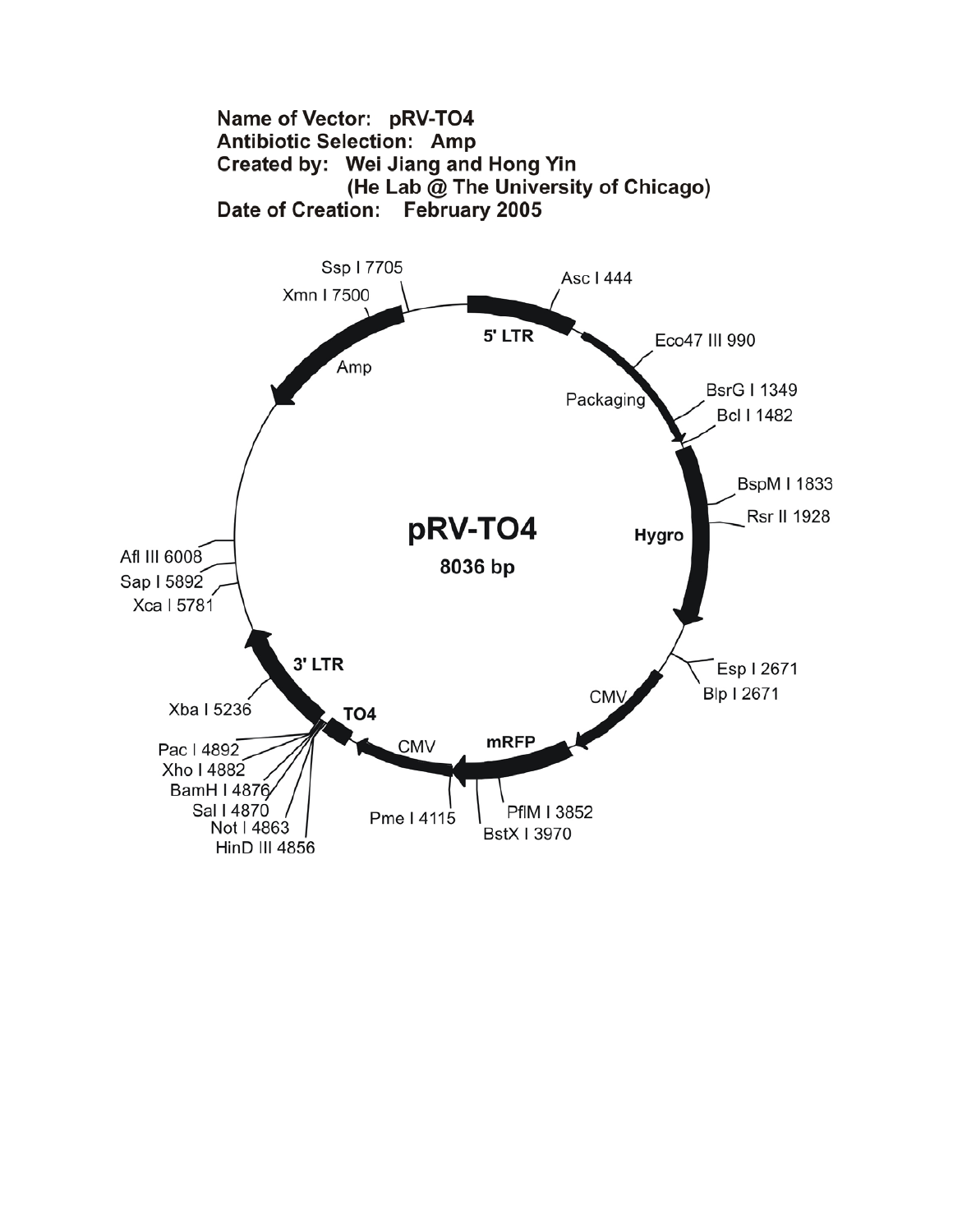## **pRV-TO4 Full-length Sequence**

| TTTGAAAGAC CCCACCCGTA GGTGGCAAGC TAGCTTAAGT AACGCCACTT TGCAAGGCAT GGAAAAATAC |  |  |                                                                                                                                                                                                                                  |
|------------------------------------------------------------------------------|--|--|----------------------------------------------------------------------------------------------------------------------------------------------------------------------------------------------------------------------------------|
| ATAACTGAGA ATAGAAAAGT TCAGATCAAG GTCAGGAACA AAGAAACAGC TGAATACCAA ACAGGATATC |  |  |                                                                                                                                                                                                                                  |
| TGTGGTAAGC GGTTCCTGCC CCGGCTCAGG GCCAAGAACA GATGAGACAG CTGAGTGATG GGCCAAACAG |  |  |                                                                                                                                                                                                                                  |
| GATATCTGTG GTAAGCAGTT CCTGCCCCGG CTCGGGGCCA AGAACAGATG GTCCCCAGAT GCGGTCCAGC |  |  |                                                                                                                                                                                                                                  |
| CCTCAGCAGT TTCTAGTGAA TCATCAGATG TTTCCAGGGT GCCCCAAGGA CCTGAAAATG ACCCTGTACC |  |  |                                                                                                                                                                                                                                  |
| TTATTTGAAC TAACCAATCA GTTCGCTTCT CGCTTCTGTT CGCGCGCTTC CGCTCTCCGA GCTCAATAAA |  |  |                                                                                                                                                                                                                                  |
| AGAGCCCACA ACCCCTCACT CGGCGCGCCA GTCTTCCGAT AGACTGCGTC GCCCGGGTAC CCGTATTCCC |  |  |                                                                                                                                                                                                                                  |
| AATAAAGCCT CTTGCTGTTT GCATCCGAAT CGTGGTCTCG CTGTTCCTTG GGAGGGTCTC CTCTGAGTGA |  |  |                                                                                                                                                                                                                                  |
| TTGACTACCC ACGACGGGGG TCTTTCATTT GGGGGCTCGT CCGGGATTTG GAGACCCCTG CCCAGGGACC |  |  |                                                                                                                                                                                                                                  |
| ACCGACCCAC CACCGGGAGG TAAGCTGGCC AGCAACTTAT CTGTGTCTGT CCGATTGTCT AGTGTCTATG |  |  |                                                                                                                                                                                                                                  |
| TTTGATGTTA TGCGCCTGCG TCTGTACTAG TTAGCTAACT AGCTCTGTAT CTGGCGGACC CGTGGTGGAA |  |  |                                                                                                                                                                                                                                  |
| CTGACGAGTT CTGAACACCC GGCCGCAACC CTGGGAGACG TCCCAGGGAC TTTGGGGGCC GTTTTTGTGG |  |  |                                                                                                                                                                                                                                  |
| CCCGACCTGA GGAAGGGAGT CGATGTGGAA TCCGACCCCG TCAGGATATG TGGTTCTGGT AGGAGACGAG |  |  |                                                                                                                                                                                                                                  |
| AACCTAAAAC AGTTCCCGCC TCCGTCTGAA TTTTTGCTTT CGGTTTGGAA CCGAAGCCGC GCGTCTTGTC |  |  |                                                                                                                                                                                                                                  |
| TGCTGCAGCG CTGCAGCATC GTTCTGTGTT GTCTCTGTCT GACTGTGTTT CTGTATTTGT CTGAAAATTA |  |  |                                                                                                                                                                                                                                  |
| GGGCCAGACT GTTACCACTC CCTTAAGTTT GACCTTAGGT CACTGGAAAG ATGTCGAGCG GATCGCTCAC |  |  |                                                                                                                                                                                                                                  |
|                                                                              |  |  |                                                                                                                                                                                                                                  |
| TCGGATGGCC GCGAGACGGC ACCTTTAACC GAGACCTCAT CACCCAGGTT AAGATCAAGG TCTTTTCACC |  |  |                                                                                                                                                                                                                                  |
| TGGCCCGCAT GGACACCCAG ACCAGGTCCC CTACATCGTG ACCTGGGAAG CCTTGGCTTT TGACCCCCCT |  |  |                                                                                                                                                                                                                                  |
| CCCTGGGTCA AGCCCTTTGT ACACCCTAAG CCTCCGCCTC CTCTTCCTCC ATCCGCCCCG TCTCTCCCCC |  |  |                                                                                                                                                                                                                                  |
| TTGAACCTCC TCGTTCGACC CCGCCTCGAT CCTCCCTTTA TCCAGCCCTC ACTCCTTCTC TAGGCGCCGG |  |  |                                                                                                                                                                                                                                  |
| AATTCCGATC TGATCAGCTT GCCACAACCC GTACCAAAGA TGGATAGATC CGGAAAGCCT GAACTCACCG |  |  |                                                                                                                                                                                                                                  |
| CGACGTCTGT CGAGAAGTTT CTGATCGAAA AGTTCGACAG CGTCTCCGAC CTGATGCAGC TCTCGGAGGG |  |  |                                                                                                                                                                                                                                  |
| CGAAGAATCT CGTGCTTTCA GCTTCGATGT AGGAGGGCGT GGATATGTCC TGCGGGTAAA TAGCTGCGCC |  |  |                                                                                                                                                                                                                                  |
| GATGGTTTCT ACAAAGATCG TTATGTTTAT CGGCACTTTG CATCGGCCGC GCTCCCGATT CCGGAAGTGC |  |  |                                                                                                                                                                                                                                  |
| TTGACATTGG GGAATTCAGC GAGAGCCTGA CCTATTGCAT CTCCCGCCGT GCACAGGGTG TCACGTTGCA |  |  |                                                                                                                                                                                                                                  |
| AGACCTGCCT GAAACCGAAC TGCCCGCTGT TCTGCAGCCG GTCGCGGAGG CCATGGATGC GATCGCTGCG |  |  |                                                                                                                                                                                                                                  |
| GCCGATCTTA GCCAGACGAG CGGGTTCGGC CCATTCGGAC CGCAAGGAAT CGGTCAATAC ACTACATGGC |  |  |                                                                                                                                                                                                                                  |
| GTGATTTCAT ATGCGCGATT GCTGATCCCC ATGTGTATCA CTGGCAAACT GTGATGGACG ACACCGTCAG |  |  |                                                                                                                                                                                                                                  |
| TGCGTCCGTC GCGCAGGCTC TCGATGAGCT GATGCTTTGG GCCGAGGACT GCCCCGAAGT CCGGCACCTC |  |  |                                                                                                                                                                                                                                  |
| GTGCACGCGG ATTTCGGCTC CAACAATGTC CTGACGGACA ATGGCCGCAT AACAGCGGTC ATTGACTGGA |  |  |                                                                                                                                                                                                                                  |
| GCGAGGCGAT GTTCGGGGAT TCCCAATACG AGGTCGCCAA CATCTTCTTC TGGAGGCCGT GGTTGGCTTG |  |  |                                                                                                                                                                                                                                  |
| TATGGAGCAG CAGACGCGCT ACTTCGAGCG GAGGCATCCG GAGCTTGCAG GATCGCCGCG GCTCCGGGCG |  |  |                                                                                                                                                                                                                                  |
| TATATGCTCC GCATTGGTCT TGACCAACTC TATCAGAGCT TGGTTGACGG CAATTTCGAT GATGCAGCTT |  |  |                                                                                                                                                                                                                                  |
| GGGCGCAGGG TCGATGCGAC GCAATCGTCC GATCCGGAGC CGGGACTGTC GGGCGTACAC AAATCGCCCG |  |  |                                                                                                                                                                                                                                  |
| CAGAAGCGCG GCCGTCTGGA CCGATGGCTG TGTAGAAGTA CTCGCCGATA GTGGAAACCG ACGCCCCAGC |  |  |                                                                                                                                                                                                                                  |
| ACTCGTCCGA GGGCAAAGGA ATAGAGTAGA TGCCGACCGA ACAAGAGCTG ATTTCGAGAA CGCCTCAGCC |  |  |                                                                                                                                                                                                                                  |
| AGCAACTCGC GCGAGCCTAG CAAGGCAAAT GCGAGAGAAC GGCCTTACGC TTGGTGGCAC AGTTCTCGTC |  |  |                                                                                                                                                                                                                                  |
| CACAGTTCGC TAAGCTCGCT CGGCTGGGTC GCGGGAGGGC CGGTCGCAGT GATTCAGGCC CTTCTGGATT |  |  |                                                                                                                                                                                                                                  |
| GTGTTGGTCC CCAGGGCACG ATTGTCATGC CCACGCACTC GGGTGATCTG ACTGATCCCG CAGATTGGAG |  |  |                                                                                                                                                                                                                                  |
| ATCGCCGCCC GTGCCTGCCG ATTGGGTGCaga tcc                                       |  |  |                                                                                                                                                                                                                                  |
|                                                                              |  |  | ר איין א גערייראיין א גרייראיין א גרייראיין א גרייראיין א גרייראיין א די גרייראיין א די גרייראין א גרייראין א גרייר<br>האיין א גרייראין א גרייראין א גרייראין א גרייראין א גרייראיין א גרייראיין א גרייראין א גרייראין א גרייראי |

TAATAGTAATCAATTACGGGGTCATTAGTTCATAGCCCATATATGGAGTTCCGCGTTACATAACTTACGGTAAATGGCCCGC CTGGCTGACCGCCCAACGACCCCCGCCCATTGACGTCAATAATGACGTATGTTCCCATAGTAACGCCAATAGGGACTTTCCA TTGACGTCAATGGGTGGAGTATTTACGGTAAACTGCCCACTTGGCAGTACATCAAGTGTATCATATGCCAAGTACGCCCCCT ATTGACGTCAATGACGGTAAATGGCCCGCCTGGCATTATGCCCAGTACATGACCTTATGGGACTTTCCTACTTGGCAGTACA TCTACGTATTAGTCATCGCTATTACCATGGTGATGCGGTTTTGGCAGTACATCAATGGGCGTGGATAGCGGTTTGACTCACG GGGATTTCCAAGTCTCCACCCCATTGACGTCAATGGGAGTTTGTTTTGGCACCAAAATCAACGGGACTTTCCAAAATGTCGT AACAACTCCGCCCCATTGACGCAAATGGGCGGTAGGCGTGTACGGTGGGAGGTCTATATAAGCAGAGCTGGTTTAGTGAACC GTCAGATCCGCTAGaccatggcctcctccgaggacgtcatcaaggagttcatgcgcttcaaggtgcgcatggagggctccgt gaacggccacgagttcgagatcgagggcgagggcgagggccgcccctacgagggcacccagaccgccaagctgaaggtgacc aagggcggccccctgcccttcgcctgggacatcctgtcccctcagttccagtacggctccaaggcctacgtgaagcaccccgccg acatccccgactacttgaagctgtccttccccgagggcttcaagtgggagcgcgtgatgaacttcgaggacggcggcgtggtgac cgtgacccaggactcctccctgcaggacggcgagttcatctacaaggtgaagctgcgcggcaccaacttcccctccgacggccc cgtaatgcagaagaagaccatgggctgggaggcctccaccgagcggatgtaccccgaggacggcgccctgaagggcgagat caagatgaggctgaagctgaaggacggcggccactacgacgccgaggtcaagaccacctacatggccaagaagcccgtgc agctgcccggcgcctacaagaccgacatcaagctggacatcacctcccacaacgaggactacaccatcgtggaacagtacga gcgcgccgagggccgccactccaccggcgcctaaggatc**t gtt taa ac**ATTGATTATTGACTAGTTATTA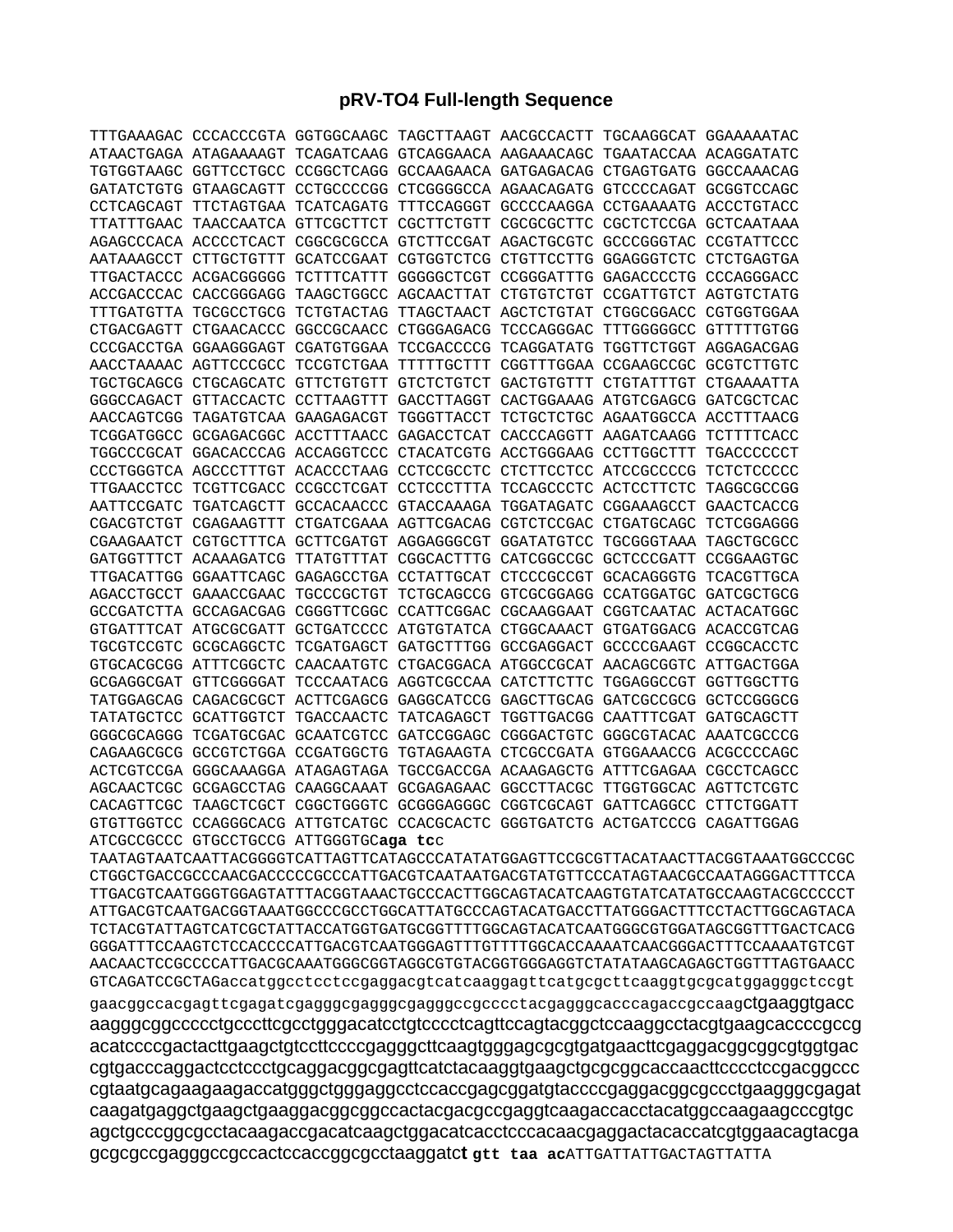ATAGTAATCAATTACGGGGTCATTAGTTCATAGCCCATATATGGAGTTCCGCGTTACATAACTTACGGTAAATGGCCCGCCT GGCTGACCGCCCAACGACCCCCGCCCATTGACGTCAATAATGACGTATGTTCCCATAGTAACGCCAATAGGGACTTTCCATT GACGTCAATGGGTGGAGTATTTACGGTAAACTGCCCACTTGGCAGTACATCAAGTGTATCATATGCCAAGTACGCCCCCTAT TGACGTCAATGACGGTAAATGGCCCGCCTGGCATTATGCCCAGTACATGACCTTATGGGACTTTCCTACTTGGCAGTACATC TACGTATTAGTCATCGCTATTACCATGGTGATGCGGTTTTGGCAGTACATCAATGGGCGTGGATAGCGGTTTGACTCACGGG CAACTCCGCCCCATTGACGCAAATGGGCGGTAGGCGTGTACGGTGGAGGTCTATATAAGCAGAGCTCTCCCTATCAGTGAT AGAGATCTCCCTATCAGTGATAGAGATCTCCCTATCAGTGATAGAGATCTCCCTATCAGTGATAGAGATCGAGCTGTTTAGT GAACCGTCAGATCGCCTGGAGACGCCATCCACGCTGTTTTGACCTCCATAGAAGAtctaagctt gcgg ccg cgt cga cgg

atc cct cqa qtt aat taa cqATAAAATA AAAGATTTTA TTTAGTCTCC AGAAAAAGGG GGGAATGAAA GACCCCACCT GTAGGTTTGG CAAGCTAGCT TAAGTAACGC CATTTTGCAA GGCATGGAAA AATACATAAC TGAGAATAGA GAAGTTCAGA TCAAGGTCAG GAACAGATGG AACAGCTGAA TATGGGCCAA ACAGGATATC TGTGGTAAGC AGTTCCTGCC CCGGCTCAGG GCCAAGAACA GATGGAACAG CTGAATATGG GCCAAACAGG ATATCTGTGG TAAGCAGTTC CTGCCCCGGC TCAGGGCCAA GAACAGATGG TCCCCAGATG CGGTCCAGCC CTCAGCAGTT TCTAGAGAAC CATCAGATGT TTCCAGGGTG CCCCAAGGAC CTGAAATGAC CCTGTGCCTT ATTTGAACTA ACCAATCAGT TCGCTTCTCG CTTCTGTTCG CGCGCTTCTG CTCCCCGAGC TCAATAAAAG AGCCCACAAC CCCTCACTCG GGGCGCCAGT CCTCCGATTG ACTGAGTCGC CCGGGTACCC GTGTATCCAA TAAACCCTCT TGCAGTTGCA TCCGACTTGT GGTCTCGCTG TTCCTTGGGA GGGTCTCCTC TGAGTGATTG ACTACCCGTC AGCGGGGGTC TTTCATTTGG GGGCTCGTCC GGGATCGGGA GACCCCTGCC CAGGGACCAC CGACCCACCA CCGGGAGGTA AGCTGGCTGC CTCGCGCGTT TCGGTGATGA CGGTGAAAAC CTCTGACACA TGCAGCTCCC GGAGACGGTC ACAGCTTGTC TGTAAGCGGA TGCCGGGAGC AGACAAGCCC GTCAGGGCGC GTCAGCGGGT GTTGGCGGGT GTCGGGGCGC AGCCATGACC CAGTCACGTA GCGATAGCGG AGTGTATACT GGCTTAACTA TGCGGCATCA GAGCAGATTG TACTGAGAGT GCACCATATG CGGTGTGAAA TACCGCACAG ATGCGTAAGG AGAAAATACC GCATCAGGCG CTCTTCCGCT TCCTCGCTCA CTGACTCGCT GCGCTCGGTC GTTCGGCTGC GGCGAGCGGT ATCAGCTCAC TCAAAGGCGG TAATACGGTT ATCCACAGAA TCAGGGGATA ACGCAGGAAA GAACATGTGA GCAAAAGGCC AGCAAAAGGC CAGGAACCGT AAAAAGGCCG CGTTGCTGGC GTTTTTCCAT AGGCTCCGCC CCCCTGACGA GCATCACAAA AATCGACGCT CAAGTCAGAG GTGGCGAAAC CCGACAGGAC TATAAAGATA CCAGGCGTTT CCCCCTGGAA GCTCCCTCGT GCGCTCTCCT GTTCCGACCC TGCCGCTTAC CGGATACCTG TCCGCCTTTC TCCCTTCGGG AAGCGTGGCG CTTTCTCATA GCTCACGCTG TAGGTATCTC AGTTCGGTGT AGGTCGTTCG CTCCAAGCTG GGCTGTGTGC ACGAACCCCC CGTTCAGCCC GACCGCTGCG CCTTATCCGG TAACTATCGT CTTGAGTCCA ACCCGGTAAG ACACGACTTA TCGCCACTGG CAGCAGCCAC TGGTAACAGG ATTAGCAGAG CGAGGTATGT AGGCGGTGCT ACAGAGTTCT TGAAGTGGTG GCCTAACTAC GGCTACACTA GAAGGACAGT ATTTGGTATC TGCGCTCTGC TGAAGCCAGT TACCTTCGGA AAAAGAGTTG GTAGCTCTTG ATCCGGCAAA CAAACCACCG CTGGTAGCGG TGGTTTTTTT GTTTGCAAGC AGCAGATTAC GCGCAGAAAA AAAGGATCTC AAGAAGATCC TTTGATCTTT TCTACGGGGT CTGACGCTCA GTGGAACGAA AACTCACGTT AAGGGATTTT GGTCATGAGA TTATCAAAAA GGATCTTCAC CTAGATCCTT TTAAATTAAA AATGAAGTTT TAAATCAATC TAAAGTATAT ATGAGTAAAC TTGGTCTGAC AGTTACCAAT GCTTAATCAG TGAGGCACCT ATCTCAGCGA TCTGTCTATT TCGTTCATCC ATAGTTGCCT GACTCCCCGT CGTGTAGATA ACTACGATAC GGGAGGGCTT ACCATCTGGC CCCAGTGCTG CAATGATACC GCGAGACCCA CGCTCACCGG CTCCAGATTT ATCAGCAATA AACCAGCCAG CCGGAAGGGC CGAGCGCAGA AGTGGTCCTG CAACTTTATC CGCCTCCATC CAGTCTATTA ATTGTTGCCG GGAAGCTAGA GTAAGTAGTT CGCCAGTTAA TAGTTTGCGC AACGTTGTTG CCATTGCTGC AGGCATCGTG GTGTCACGCT CGTCGTTTGG TATGGCTTCA TTCAGCTCCG GTTCCCAACG ATCAAGGCGA GTTACATGAT CCCCCATGTT GTGCAAAAAA GCGGTTAGCT CCTTCGGTCC TCCGATCGTT GTCAGAAGTA AGTTGGCCGC AGTGTTATCA CTCATGGTTA TGGCAGCACT GCATAATTCT CTTACTGTCA TGCCATCCGT AAGATGCTTT TCTGTGACTG GTGAGTACTC AACCAAGTCA TTCTGAGAAT AGTGTATGCG GCGACCGAGT TGCTCTTGCC CGGCGTCAAC ACGGGATAAT ACCGCGCCAC ATAGCAGAAC TTTAAAAGTG CTCATCATTG GAAAACGTTC TTCGGGGCGA AAACTCTCAA GGATCTTACC GCTGTTGAGA TCCAGTTCGA TGTAACCCAC TCGTGCACCC AACTGATCTT CAGCATCTTT TACTTTCACC AGCGTTTCTG GGTGAGCAAA AACAGGAAGG CAAAATGCCG CAAAAAAGGG AATAAGGGCG ACACGGAAAT GTTGAATACT CATACTCTTC CTTTTTCAAT ATTATTGAAG CATTTATCAG GGTTATTGTC TCATGAGCGG ATACATATTT GAATGTATTT AGAAAAATAA ACAAATAGGG GTTCCGCGCA CATTTCCCCG AAAAGTGCCA CCTGACGTCT AAGAAACCAT TATTATCATG ACATTAACCT ATAAAAATAG GCGTATCACG AGGCCCTTTC GTCTTCAAGA ATTCATACCA GATCACCGAA AACTGTCCTC CAAATGTGTC CCCCTCACAC TCCCAAATTC GCGGGCTTCT GCCTCTTAGA CCACTCTACC CTATTCCCCA CACTCACCGG AGCCAAAGCC GCGGCCCTTC CGTTTCTTTG CT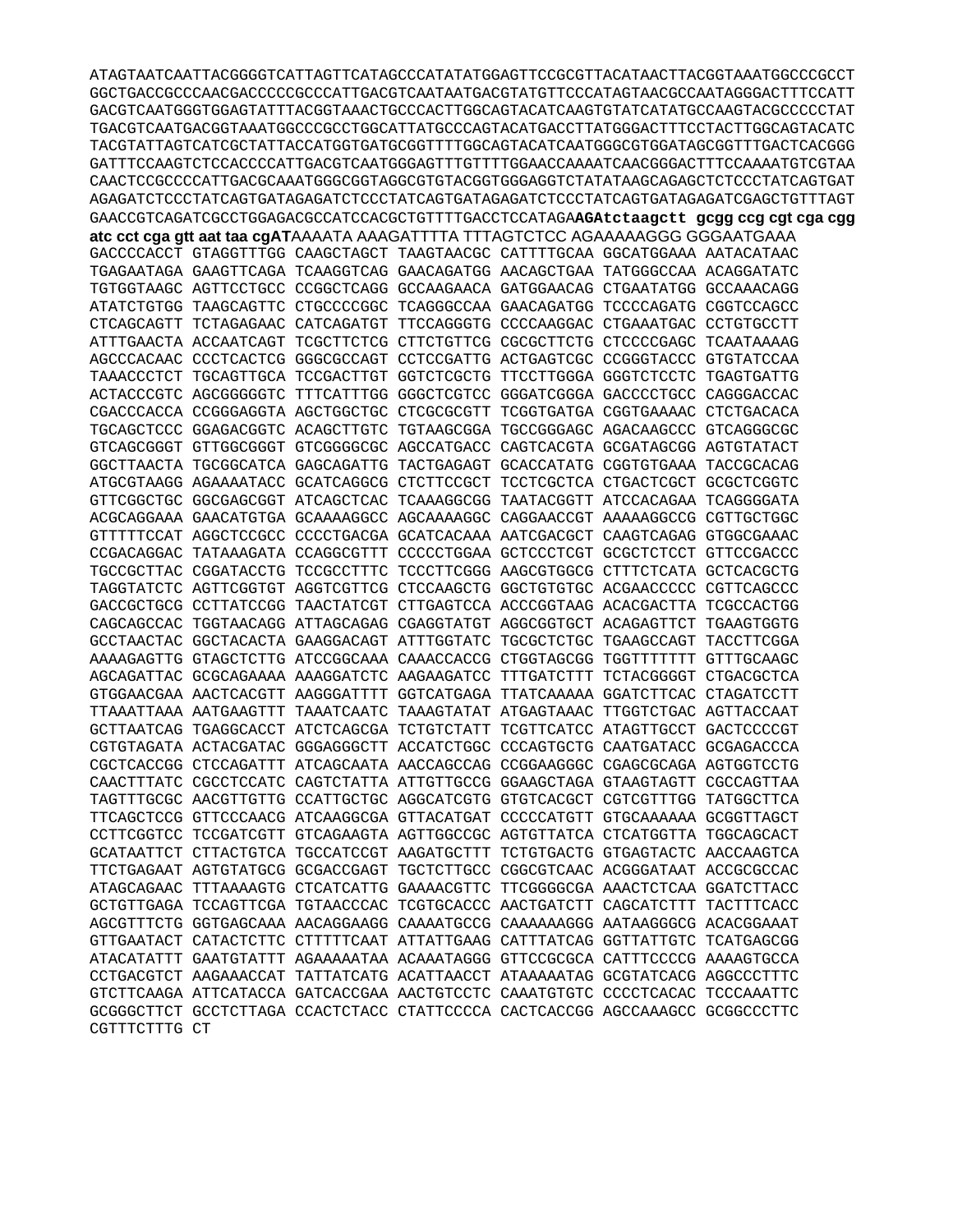| Unique enzymes in pRV-TO4:     |            |                             |                           |                      |                      |                                              |                 |                      |                   |                      |                      |                      |                      |
|--------------------------------|------------|-----------------------------|---------------------------|----------------------|----------------------|----------------------------------------------|-----------------|----------------------|-------------------|----------------------|----------------------|----------------------|----------------------|
| Asc I                          |            |                             | GG `CGCG, CC              |                      | 444                  |                                              |                 | Ava II               | (15)              | 261<br>757           | 274<br>1286          | 329<br>1928          | 627<br>2469          |
| Eco47 III<br>BsrG I            |            | AGC GCT                     | T`GTAC, A                 |                      | 990<br>1349          |                                              |                 |                      |                   | 2737<br>5569         | 5204<br>7039         | 5217<br>7261         | 5272                 |
| Bcl I                          |            |                             | T GATC, A                 |                      | 1482                 |                                              |                 | BamH I<br>Ban I      | (1)<br>(15)       | 4876<br>319          | 477                  | 1209                 | 1464                 |
| BspM I                         |            |                             | ACCTGC 10/14              |                      | 1833                 |                                              |                 |                      |                   | 2094<br>3890         | 3294<br>3998         | 3545<br>4097         | 3803<br>5262         |
| Rsr II                         |            |                             | CG`GWC, CG                |                      | 1928                 |                                              |                 | Ban II               | (8)               | 5387<br>414          | 5419<br>427          | 6849<br>598          | 3488                 |
| Blp I<br>Esp I                 |            |                             | GC TNA, GC<br>GC `TNA, GC |                      | 2671<br>2671         |                                              |                 | Bbe I                | (5)               | 4700<br>1468         | 5356<br>3894         | 5369<br>4002         | 5540<br>4101         |
| PflM I                         |            |                             |                           | CCAN, NNN `NTGG      | 3852                 |                                              |                 | Bbs I                | (3)               | 5391<br>445          | 3848                 | 7879                 |                      |
| BstX I                         |            |                             |                           | CCAN, NNNN `NTGG     | 3970                 |                                              |                 | Bbv I                | (13)              | 998<br>2260          | 1006<br>2387         | 1609<br>4000         | 1867<br>5659         |
| Pme I                          |            |                             | CTTT AAAC                 |                      | 4115                 |                                              |                 | Bby TT               |                   | 5756<br>7330         | 6427                 | 6430                 | 6636                 |
| HinD III<br>Not I              |            | A AGCT, T                   | GC `GGCC, GC              |                      | 4856<br>4863         |                                              |                 | Bcl I                | (3)<br>(1)        | 446<br>1482          | 3847                 | 7880                 |                      |
| Sal I                          |            | $G$ TCGA, C                 |                           |                      | 4870                 |                                              |                 | Bcn I                | $(21)$ 163        | 604                  | 239<br>646           | 475<br>791           | 476<br>2307          |
| BamH I                         |            |                             | $G$ $GATC$ , $C$          |                      | 4876                 |                                              |                 |                      |                   | 2423<br>5417         | 3997<br>5418         | 5107<br>5546         | 5182<br>5588         |
| PaeR7 I<br>Xho I               |            |                             | C`TCGA, G<br>$C$ TCGA, G  |                      | 4882<br>4882         |                                              |                 | Bfa I                | (14) 31           | 5655<br>7436         | 5690<br>294          | 6389<br>690          | 7085<br>728          |
| Pac I                          |            |                             | TTA, AT`TAA               |                      | 4892                 |                                              |                 |                      |                   | 740<br>4132          | 1461<br>4970         | 2608<br>5237         | 3421<br>6503         |
| Xba I                          |            |                             | T CTAG, A                 |                      | 5236                 |                                              |                 | Bgl I                | (7)               | 6756<br>2919         | 7091<br>3041         | 3112                 | 4222                 |
| Bst1107 I                      |            | GTA TAC                     |                           |                      | 5781                 |                                              |                 | Bgl II               | (4)               | 4344<br>4718         | 4415<br>4739         | 7021<br>4760         | 4850                 |
| Xca I<br>Sap I                 |            | GTA TAC                     | GCTCTTC 8/11              |                      | 5781<br>5892         |                                              |                 | Blp I<br>Bpm I       | (1)<br>(5)        | 2671<br>2188         | 2242                 | 4834                 | 4907                 |
| Afl III                        |            | A CRYG, T                   |                           |                      | 6008                 |                                              |                 | Bsa I                | (8)               | 6971<br>531          | 552                  | 606                  | 1216                 |
| Xmn I                          |            |                             | GAANN   NNTTC             |                      | 7500                 |                                              |                 | BsaA I               | (4)               | 5472<br>3169         | 5493<br>3643         | 5548<br>4472         | 6962<br>5762         |
| Ssp I                          |            | AAT   ATT                   |                           |                      | 7705                 |                                              |                 | BsaB I<br>BsaH I     | (4)<br>(21)       | 4717<br>809          | 4738<br>1465         | 4759<br>1544         | 4780<br>2512         |
| Number of enzymes = 25         |            |                             |                           |                      |                      |                                              |                 |                      |                   | 2951<br>3444         | 3004<br>3891         | 3087<br>3948         | 3273<br>3999         |
|                                |            |                             |                           |                      |                      | The following enzymes do not cut in pRV-TO4: |                 |                      |                   | 4098<br>4576         | 4254<br>4819         | 4307<br>5388         | 4390<br>7438         |
| Age I<br>Bsm I                 |            | Apa I<br>Bsp120 I           |                           | Avr II<br>Bsp1286 I  |                      | BsiC I<br>BstB I                             | BsiW I<br>Cla I | BsaJ I               | (48)              | 7820<br>160          | 236                  | 315                  | 325                  |
| Eco72 I                        |            | Fse I                       |                           | Hpa I                |                      | Mlu I                                        | Mun I           |                      |                   | 473<br>761           | 537<br>800           | 622<br>801           | 623<br>813           |
| Nae I<br>Sfi I                 |            | NgoM I<br>Sph I             |                           | Nru I<br>Spl I       |                      | Nsi I<br>Srf I                               | Pml I<br>Xcm I  |                      |                   | 814<br>1332          | 1234<br>1333         | 1303<br>1872         | 1312<br>2073         |
| pRV-T04: sites sorted by name: |            |                             |                           |                      |                      |                                              |                 |                      |                   | 2228<br>2742         | 2297<br>3189         | 2528<br>3426         | 2741<br>3438         |
| Aat II                         |            | (12) 812                    | 1547                      | 2954                 | 3007                 |                                              |                 |                      |                   | 3573<br>3750         | 3597<br>3846         | 3633<br>3882         | 3690<br>3951         |
|                                |            | 3090<br>4310                | 3276<br>4393              | 3447<br>4579         | 4257<br>7823         |                                              |                 |                      |                   | 4077<br>5258         | 4492<br>5268         | 5104<br>5415         | 5179<br>5478         |
| Acc I<br>Acc65 I               | (2)<br>(2) | 4871<br>477                 | 5780<br>5419              |                      |                      |                                              |                 | BsaW I               | (8)               | 5564<br>1520         | 5565<br>1741         | 6168<br>2278         | 8014<br>2414         |
| Aci I                          | (99)       | 150<br>794                  | 272<br>927                | 401<br>968           | 755<br>1109          |                                              |                 | BseR I               | (6)               | 6214<br>540          | 6361<br>1360         | 7192<br>1399         | 8001<br>3424         |
|                                |            | 1200<br>1422                | 1266<br>1539              | 1365<br>1663         | 1384<br>1728         |                                              |                 | Bsg I                | (2)               | 3748<br>2848         | 5481<br>4007         |                      |                      |
|                                |            | 1795<br>1911                | 1845<br>1931              | 1865<br>2108         | 1889<br>2146         |                                              |                 | BsiE I               | (13)              | 794<br>1893          | 1728<br>2463         | 1863<br>2558         | 1884<br>2705         |
|                                |            | 2156<br>2320                | 2269<br>2449              | 2297<br>2459         | 2299<br>2692         |                                              |                 |                      |                   | 4866<br>7420         | 5924                 | 6348                 | 7271                 |
|                                |            | 2789<br>2927                | 2806<br>2941              | 2887<br>3108         | 2915<br>3199         |                                              |                 | BsiHKA I             | (9)               | 414<br>5356          | 1804<br>5828         | 2106<br>6326         | 4700<br>7487         |
|                                |            | 3232<br>3532                | 3336<br>3555              | 3357<br>3579         | 3418<br>3654         |                                              |                 | BsmA I               | (22)              | 7572<br>180<br>801   | 530<br>899           | 551<br>1016          | 607<br>1140          |
|                                |            | 3732<br>4084                | 3801<br>4190              | 3871<br>4218         | 3936<br>4230         |                                              |                 |                      |                   | 1199<br>3262         | 1217<br>4565         | 1395<br>4811         | 1587<br>4924         |
|                                |            | 4244<br>4639                | 4411<br>4660              | 4502<br>4862         | 4535<br>4866         |                                              |                 |                      |                   | 5471<br>6963         | 5492<br>7737         | 5549                 | 5652                 |
|                                |            | 5215<br>5730                | 5517<br>5772              | 5681<br>5797         | 5720<br>5835         |                                              |                 | BsmB I               | (8)               | 800<br>1396          | 898<br>1588          | 1139<br>4810         | 1198<br>5651         |
|                                |            | 5848<br>5941<br>6208        | 5874<br>5962<br>6227      | 5891<br>6053<br>6348 | 5934<br>6081<br>6458 |                                              |                 | BsmF I               | (18) 247          | 1272                 | 640<br>2437          | 796<br>2723          | 831<br>3004          |
|                                |            | 6593<br>7246                | 6602<br>7292              | 6964<br>7413         | 7055<br>7457         |                                              |                 |                      |                   | 3155<br>4307         | 3323<br>4458         | 3595<br>4626         | 3614<br>5190         |
|                                |            | 7534<br>7956                | 7643<br>8014              | 7742<br>8016         | 7789                 |                                              |                 | BsoF I               | (52)              | 5582<br>794          | 7918<br>968          | 984                  | 987                  |
| Afl II<br>Afl III              | (3)<br>(1) | 35<br>6008                  | 1073                      | 4974                 |                      |                                              |                 |                      |                   | 992<br>1675          | 995<br>1728          | 1200<br>1856         | 1598<br>1887         |
| Aha II                         | (21)       | 809<br>2951                 | 1465<br>3004              | 1544<br>3087         | 2512<br>3273         |                                              |                 |                      |                   | 1890<br>2300         | 2146<br>2376         | 2249<br>2460         | 2297<br>2806         |
|                                |            | 3444<br>4098                | 3891<br>4254              | 3948<br>4307         | 3999<br>4390         |                                              |                 |                      |                   | 3532<br>3802         | 3580<br>3937         | 3733<br>3989         | 3797<br>3992         |
|                                |            | 4576<br>7820                | 4819                      | 5388                 | 7438                 |                                              |                 |                      |                   | 4084<br>5648         | 4863<br>5745         | 4866<br>5798         | 5602<br>5914         |
| Ahd I                          | (5)        | 1087<br>6901                | 3607                      | 5464                 | 5510                 |                                              |                 |                      |                   | 5932<br>6351         | 5935<br>6416         | 6053<br>6419         | 6208<br>6625         |
| Alu I                          | (44)       | 30<br>412                   | 34<br>655                 | 120<br>735           | 191<br>743           |                                              |                 |                      |                   | 6953<br>7414         | 7142<br>7643         | 7292<br>8014         | 7319<br>8017         |
|                                |            | 1488<br>2059                | 1600<br>2284              | 1632<br>2349         | 1674<br>2378         |                                              |                 | BspH I<br>BspM I     | (3)<br>(1)<br>(4) | 6728<br>1833<br>1520 | 7736<br>1741         | 7841<br>2278         | 2414                 |
|                                |            | 2568<br>3679                | 2675<br>3796              | 3395<br>3925         | 3562<br>3991         |                                              |                 | BspM II<br>Bsr I     | $(19)$ 450        |                      | 1097                 | 1125                 | 2005                 |
|                                |            | 4021<br>4969                | 4698<br>4973              | 4788<br>5060         | 4858<br>5135         |                                              |                 |                      |                   | 2170<br>5392<br>6428 | 3125<br>5756<br>6542 | 3623<br>5787<br>6948 | 4428<br>6415<br>7066 |
|                                |            | 5354<br>5950                | 5597<br>6176              | 5650<br>6266         | 5669<br>6312         |                                              |                 |                      |                   | 7109                 | 7376                 | 7548                 |                      |
| Alw I                          |            | 6569<br>$(21)$ 1118<br>2298 | 7090<br>1424<br>2407      | 7190<br>1513<br>2780 | 7253<br>1980<br>2827 |                                              |                 | BsrB I<br>BsrD I     | (7)<br>(2)        | 403<br>3871<br>6962  | 1109<br>5941<br>7136 | 1911<br>7742         | 2269                 |
|                                |            | 3410                        | 4113                      | 4872                 | 4883                 |                                              |                 | BsrG I<br>BssH II    | (1)<br>(4)        | 1349<br>393          | 444                  | 4072                 | 5335                 |
|                                |            | 5554<br>6753<br>7539        | 6570<br>6754              | 6656<br>7218         | 6656<br>7533         |                                              |                 | BssS I               | (6)               | 1620<br>7565         | 2099<br>7872         | 3500                 | 6181                 |
| AlwN I                         | (4)        | 232                         | 5100                      | 5175                 | 6424                 |                                              |                 | Bst1107 I<br>BstE II | (1)<br>(3)        | 5781<br>1154         | 3568                 | 3739                 |                      |
| ApaL I                         | (5)<br>(5) | 1800<br>7568<br>939         | 2102<br>1471              | 5824<br>1763         | 6322<br>7894         |                                              |                 | BstN I               | (22)              | 316<br>1236          | 624<br>1261          | 802<br>1284          | 815<br>1304          |
| Apo I<br>Asc I                 | (1)        | 7950<br>444                 |                           |                      |                      |                                              |                 |                      |                   | 1334<br>3598         | 2743<br>3752         | 2919<br>4222         | 3112<br>4415         |
| Ase I<br>Asp718                | (2)<br>(2) | 4139<br>477                 | 7073<br>5419              |                      |                      |                                              |                 |                      |                   | 4813<br>6157         | 5259<br>6170         | 5566                 | 6036                 |
| Ava I                          | (9)        | 242<br>3881                 | 473<br>4882               | 2769<br>5349         | 3689<br>5382         |                                              |                 | BstU I               | (36)              | 393<br>972           | 395<br>1202          | 446<br>1541          | 970<br>1730          |
|                                |            | 5415                        |                           |                      |                      |                                              |                 |                      |                   | 1865                 | 1976                 | 2042                 | 2108                 |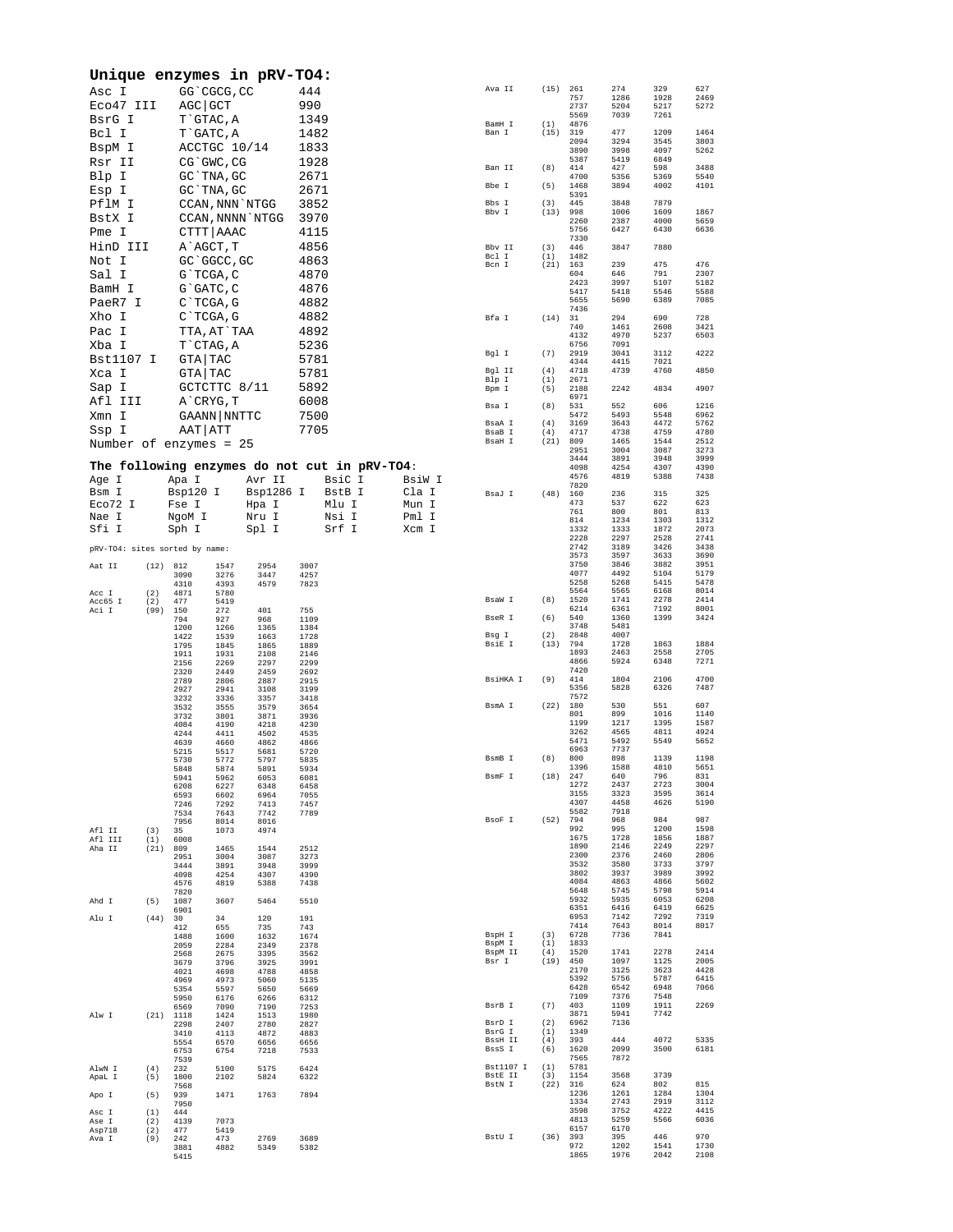|                   |                   | 2257<br>2602        | 2299<br>2692        | 2459<br>2889        | 2600<br>3711         |                     |            | 2145<br>2700         | 2227<br>2719         | 2462<br>2913         | 2633<br>3106         |
|-------------------|-------------------|---------------------|---------------------|---------------------|----------------------|---------------------|------------|----------------------|----------------------|----------------------|----------------------|
|                   |                   | 3801                | 4074                | 4192                | 4868                 |                     |            | 3431                 | 3498                 | 3531                 | 3582                 |
|                   |                   | 5335<br>5714        | 5337<br>6055        | 5609<br>6636        | 5611<br>6966         |                     |            | 3638<br>3974         | 3825<br>4083         | 3860<br>4216         | 3939<br>4409         |
|                   |                   | 7459                | 7791                | 7956                | 8016                 |                     |            | 4865                 | 5071                 | 5116                 | 5146                 |
| BstX I<br>BstY I  | (1)<br>(15)       | 3970<br>1517        | 2831                | 3414                | 4106                 |                     |            | 5191<br>6486         | 6023<br>6944         | 6034<br>7024         | 6052<br>7291         |
|                   |                   | 4718                | 4739                | 4760                | 4850                 |                     |            | 7878                 | 8019                 |                      |                      |
|                   |                   | 4876<br>6758        | 6649<br>7526        | 6660<br>7543        | 6746                 | Hga I               | (17)       | 457<br>2023          | 709<br>2262          | 962<br>2407          | 1571<br>2519         |
| Bsu36 I           | (3)               | 848                 | 1085                | 4102                |                      |                     |            | 3354                 | 3955                 | 4657                 | 4826                 |
| Cac8 I            | (35)              | 28<br>657           | 32<br>661           | 395<br>717          | 446<br>1266          |                     |            | 4858<br>7428         | 5704                 | 6118                 | 6696                 |
|                   |                   | 1490                | 1845                | 2046                | 2106                 | HgiA I              | (9)        | 414                  | 1804                 | 2106                 | 4700                 |
|                   |                   | 2286<br>2677        | 2449<br>2816        | 2591<br>2915        | 2604<br>3108         |                     |            | 5356<br>7572         | 5828                 | 6326                 | 7487                 |
|                   |                   | 4074                | 4218                | 4411                | 4860                 | HqiE II             | (2)        | 5826                 | 6587                 |                      |                      |
|                   |                   | 4967<br>5939        | 4971<br>6025        | 5337<br>6062        | 5599<br>6622         | Hha I               | (42)       | 395<br>715           | 397<br>972           | 446<br>991           | 448<br>1467          |
|                   |                   | 7013                | 7146                | 7958                |                      |                     |            | 1679                 | 1732                 | 1976                 | 2044                 |
| Cfr10 I<br>Csp6 I | (4)<br>(25)       | 1858<br>347         | 2700<br>478         | 4094<br>725         | 6981<br>1350         |                     |            | 2259<br>3465         | 2386<br>3477         | 2459<br>3711         | 2602<br>3801         |
|                   |                   | 1502                | 2436                | 2489                | 3047                 |                     |            | 3893                 | 4001                 | 4074                 | 4076                 |
|                   |                   | 3072<br>3368        | 3127<br>3625        | 3160<br>3877        | 3211<br>4066         |                     |            | 4100<br>5611         | 5337<br>5714         | 5339<br>5744         | 5390<br>5885         |
|                   |                   | 4350                | 4375                | 4430                | 4463                 |                     |            | 5918                 | 6188                 | 6255                 | 6355                 |
|                   |                   | 4514<br>7380        | 4671                | 5420                | 5815                 |                     |            | 6529<br>7461         | 6638<br>7793         | 7031                 | 7124                 |
| Dde I             | (27)              | 76                  | 166                 | 192                 | 283                  | HinC II             | (3)        | 2356                 | 4872                 | 7442                 |                      |
|                   |                   | 554<br>1898         | 848<br>2585         | 1085<br>2671        | 1357<br>3615         | Hind II<br>HinD III | (3)<br>(1) | 2356<br>4856         | 4872                 | 7442                 |                      |
|                   |                   | 4102                | 4854                | 5015                | 5110                 | Hinf I              | (17)       | 299                  | 518                  | 858                  | 869                  |
|                   |                   | 5185<br>5818        | 5226<br>6283        | 5407<br>6692        | 5495<br>6858         |                     |            | 1616<br>2712         | 1738<br>3239         | 1938<br>3755         | 2189<br>4542         |
|                   |                   | 7398                | 7824                | 7970                |                      |                     |            | 5409                 | 5908                 | 5983                 | 6379                 |
| Dpn I             | (45)              | 96<br>1479          | 1113<br>1484        | 1245<br>1519        | 1430<br>1565         | HinI I              | (21)       | 6896<br>809          | 1465                 | 1544                 | 2512                 |
|                   |                   | 1698                | 1883                | 1896                | 1986                 |                     |            | 2951                 | 3004                 | 3087                 | 3273                 |
|                   |                   | 2293<br>2802        | 2413<br>2833        | 2777<br>3416        | 2786<br>3512         |                     |            | 3444<br>4098         | 3891<br>4254         | 3948<br>4307         | 3999<br>4390         |
|                   |                   | 3908                | 4108                | 4720                | 4741                 |                     |            | 4576                 | 4819                 | 5388                 | 7438                 |
|                   |                   | 4762<br>4878        | 4783<br>5035        | 4808<br>5549        | 4852<br>6576         | HinP I              | (42)       | 7820<br>393          | 395                  | 444                  | 446                  |
|                   |                   | 6651                | 6662                | 6670                | 6748                 |                     |            | 713                  | 970                  | 989                  | 1465                 |
|                   |                   | 6760<br>7270        | 6865<br>7528        | 7206<br>7545        | 7224<br>7581         |                     |            | 1677<br>2257         | 1730<br>2384         | 1974<br>2457         | 2042<br>2600         |
|                   |                   | 7907                |                     |                     |                      |                     |            | 3463                 | 3475                 | 3709                 | 3799                 |
| DpnII             | (45)              | 94<br>1477          | 1111<br>1482        | 1243<br>1517        | 1428<br>1563         |                     |            | 3891<br>4098         | 3999<br>5335         | 4072<br>5337         | 4074<br>5388         |
|                   |                   | 1696                | 1881                | 1894                | 1984                 |                     |            | 5609                 | 5712                 | 5742                 | 5883                 |
|                   |                   | 2291<br>2800        | 2411<br>2831        | 2775<br>3414        | 2784<br>3510         |                     |            | 5916<br>6527         | 6186<br>6636         | 6253<br>7029         | 6353<br>7122         |
|                   |                   | 3906                | 4106                | 4718                | 4739                 |                     |            | 7459                 | 7791                 |                      |                      |
|                   |                   | 4760<br>4876        | 4781<br>5033        | 4806<br>5547        | 4850<br>6574         | Hpa II              | (35)       | 162<br>644           | 238<br>790           | 474<br>1468          | 602<br>1521          |
|                   |                   | 6649                | 6660                | 6668                | 6746                 |                     |            | 1742                 | 1859                 | 2092                 | 2279                 |
|                   |                   | 6758<br>7268        | 6863<br>7526        | 7204<br>7543        | 7222<br>7579         |                     |            | 2305<br>3996         | 2415<br>4095         | 2421<br>5106         | 2701<br>5181         |
|                   |                   | 7905                |                     |                     |                      |                     |            | 5416                 | 5544                 | 5586                 | 5654                 |
| Dra I<br>Dra III  | (4)<br>(2)        | 4115                | 6767<br>2101        | 6786                | 7478                 |                     |            | 5688                 | 6215<br>6982         | 6362<br>7016         | 6388<br>7083         |
| Drd I             | (5)               | 1808<br>2024        | 2405                | 3953                | 5703                 |                     |            | 6578<br>7193         | 7435                 | 8002                 |                      |
| Dsa I             | (9)               | 6116<br>761         | 1872                | 2228                | 2297                 | Hph I               | (19)       | 1224<br>3204         | 1250<br>3579         | 1529<br>3750         | 2784<br>3801         |
|                   |                   | 3189                | 3426                | 3846                | 4492                 |                     |            | 4022                 | 4507                 | 5629                 | 5638                 |
| Eae I             | (13)              | 8014<br>657         | 791                 | 1176                | 1197                 |                     |            | 6745<br>7627         | 6972<br>7901         | 7386<br>7992         | 7594                 |
|                   |                   | 1725                | 1890                | 2143                | 2460                 | Kas I               | (5)        | 1464                 | 3890                 | 3998                 | 4097                 |
|                   |                   | 3496<br>7289        | 3937                | 3972                | 4863                 |                     | (2)        | 5387<br>481          | 5423                 |                      |                      |
| Eag I             | (5)               | 791                 | 1725                | 1890                | 2460                 | Kpn I<br>Mae T      | (14)       | 31                   | 294                  | 690                  | 728                  |
| Ear I             | (4)               | 4863<br>1137        | 1378                | 5892                | 7696                 |                     |            | 740<br>4132          | 1461<br>4970         | 2608<br>5237         | 3421<br>6503         |
| Eco47 III         | (1)               | 990                 |                     |                     |                      |                     |            | 6756                 | 7091                 |                      |                      |
| Eco57 I           | (6)               | 3583<br>6555        | 3916<br>7569        | 3940                | 3946                 | Mae TT              | (24)       | 809<br>1814          | 1148<br>2951         | 1189<br>2963         | 1544<br>3004         |
| ECON I            | (2)               | 851                 | 1459                |                     |                      |                     |            | 3087                 | 3168                 | 3273                 | 3444                 |
| Eco0109 I         | (5)               | 329<br>7877         | 1286                | 2718                | 5272                 |                     |            | 3642<br>4390         | 4254<br>4471         | 4266<br>4576         | 4307<br>5761         |
| EcoR I            | (3)               | 1471                | 1763                | 7894                |                      |                     |            | 6711                 | 7127                 | 7500                 | 7820                 |
| ECOR II           | (22)              | 314<br>1234         | 622<br>1259         | 800<br>1282         | 813<br>1302          | Mae III             | $(26)$ 39  | 1298                 | 1061<br>1810         | 1089<br>2890         | 1154<br>2977         |
|                   |                   | 1332                | 2741                | 2917                | 3110                 |                     |            | 3326                 | 3568                 | 3739                 | 3745                 |
|                   |                   | 3596<br>4811        | 3750<br>5257        | 4220<br>5564        | 4413<br>6034         |                     |            | 4193<br>5662         | 4280<br>5757         | 4629<br>6364         | 4978<br>6427         |
|                   |                   | 6155                | 6168                |                     |                      |                     |            | 6543                 | 6826                 | 7157                 | 7215                 |
| ECOR V<br>Ehe I   | (4)<br>(5)        | 138<br>1466         | 214<br>3892         | 5082<br>4000        | 5157<br>4099         | Mbo I               | $(45)$ 94  | 7368                 | 7556<br>1111         | 1243                 | 1428                 |
|                   |                   | 5389                |                     |                     |                      |                     |            | 1477                 | 1482                 | 1517                 | 1563                 |
| Esp I<br>Fnu4H I  | (1)<br>(52)       | 2671<br>794         | 968                 | 984                 | 987                  |                     |            | 1696<br>2291         | 1881<br>2411         | 1894<br>2775         | 1984<br>2784         |
|                   |                   | 992                 | 995                 | 1200                | 1598                 |                     |            | 2800                 | 2831                 | 3414                 | 3510                 |
|                   |                   | 1675<br>1890        | 1728<br>2146        | 1856<br>2249        | 1887<br>2297         |                     |            | 3906<br>4760         | 4106<br>4781         | 4718<br>4806         | 4739<br>4850         |
|                   |                   | 2300                | 2376                | 2460                | 2806                 |                     |            | 4876                 | 5033                 | 5547                 | 6574                 |
|                   |                   | 3532<br>3802        | 3580<br>3937        | 3733<br>3989        | 3797<br>3992         |                     |            | 6649<br>6758         | 6660<br>6863         | 6668<br>7204         | 6746<br>7222         |
|                   |                   | 4084                | 4863                | 4866                | 5602                 |                     |            | 7268                 | 7526                 | 7543                 | 7579                 |
|                   |                   | 5648<br>5932        | 5745<br>5935        | 5798<br>6053        | 5914<br>6208         | Mbo II              |            | 7905<br>$(16)$ 446   | 1153                 | 1366                 | 1624                 |
|                   |                   | 6351                | 6416                | 6419                | 6625                 |                     |            | 2207                 | 2210                 | 3849                 | 3852                 |
|                   |                   | 6953<br>7414        | 7142<br>7643        | 7292<br>8014        | 7319<br>8017         |                     |            | 4859<br>7497         | 5880<br>7575         | 6669<br>7684         | 6742<br>7880         |
| Fok I             | $(14)$ 499        |                     | 1207                | 1367                | 1889                 | Mme I               | (8)        | 896                  | 1173                 | 1610                 | 2144                 |
|                   |                   | 2262<br>4809        | 3590<br>5440        | 3647<br>5696        | 3886<br>6867         | Mnl I               |            | 3842<br>$(77)$ 291   | 5480<br>444          | 6222<br>508          | 6406<br>536          |
|                   |                   | 7048                | 7335                |                     |                      |                     |            | 560                  | 641                  | 843                  | 939                  |
| Fsp I<br>Gdi II   | (2)<br>$(15)$ 790 | 3476                | 7123<br>792         | 1196                | 1724                 |                     |            | 1235<br>1380         | 1338<br>1386         | 1371<br>1416         | 1377<br>1419         |
|                   |                   | 1726                | 1889                | 1891                | 2142                 |                     |            | 1434                 | 1441                 | 1457                 | 1600                 |
|                   |                   | 2459<br>4862        | 2461<br>4864        | 3497<br>7288        | 3938                 |                     |            | 1637<br>2167         | 1861<br>2194         | 2068<br>2217         | 2107<br>2265         |
|                   |                   | 2187                | 2241                | 4833                | 4908                 |                     |            | 2523                 | 2593                 | 2689                 | 3370                 |
| Gsu I             | (5)               |                     |                     |                     |                      |                     |            | 3433                 | 3441                 | 3444                 | 3475                 |
|                   |                   | 6972                |                     |                     |                      |                     |            |                      |                      |                      |                      |
| Hae I             | (10)              | 659<br>3638         | 1178<br>3860        | 1871<br>3974        | 3431<br>6023         |                     |            | 3508<br>3623         | 3514<br>3685         | 3520<br>3718         | 3535<br>3768         |
|                   |                   | 6034                | 6486                |                     |                      |                     |            | 3825                 | 3850                 | 3870                 | 3877                 |
| Hae II            | (8)               | 992<br>4101         | 1468<br>5391        | 3894<br>5886        | 4002<br>6256         |                     |            | 3909<br>4072         | 3946<br>4673         | 4036<br>4849         | 4041<br>4890         |
| Hae III           | $(50)$ 172        |                     | 203                 | 248                 | 659                  |                     |            | 5234                 | 5386                 | 5405                 | 5450                 |
|                   |                   | 793<br>1178<br>1871 | 829<br>1199<br>1892 | 841<br>1264<br>1920 | 1054<br>1727<br>2072 |                     |            | 5477<br>5644<br>6440 | 5501<br>5906<br>6840 | 5583<br>6116<br>6921 | 5614<br>6189<br>7067 |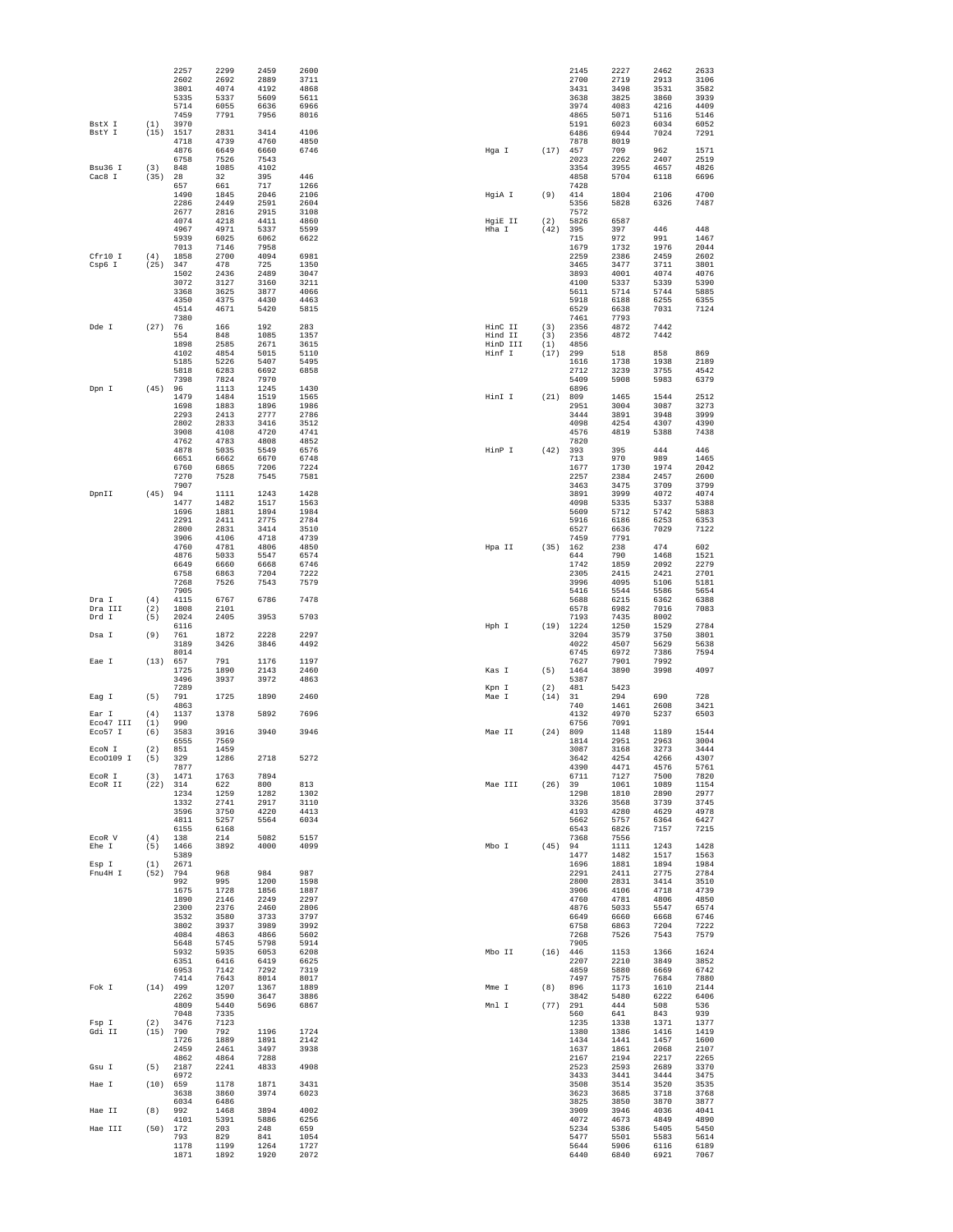|                      |                  | 7273         | 7868         | 7931         | 7947         |                        |                          | 1261                                                                                                                                                | 1284                                                                          | 1304                                                         | 1334                                         |                                                    |
|----------------------|------------------|--------------|--------------|--------------|--------------|------------------------|--------------------------|-----------------------------------------------------------------------------------------------------------------------------------------------------|-------------------------------------------------------------------------------|--------------------------------------------------------------|----------------------------------------------|----------------------------------------------------|
| Msc I                |                  | 7976<br>659  | 1178         | 3974         |              |                        |                          | 2306<br>3112                                                                                                                                        | 2422<br>3598                                                                  | 2743<br>3752                                                 | 2919<br>3996                                 |                                                    |
| Mse I                | (3)<br>(20)      | 36           | 1074         | 1186         | 1216         |                        |                          | 4222                                                                                                                                                | 4415                                                                          | 4813                                                         | 5106                                         |                                                    |
|                      |                  | 1240         | 4114         | 4139         | 4888         |                        |                          | 5181                                                                                                                                                | 5259                                                                          | 5416                                                         | 5417                                         |                                                    |
|                      |                  | 4892<br>6766 | 4975<br>6771 | 5789<br>6785 | 6714<br>6838 |                        |                          | 5545<br>5689                                                                                                                                        | 5566<br>6036                                                                  | 5587<br>6157                                                 | 5654<br>6170                                 |                                                    |
|                      |                  | 7073         | 7112         | 7477         | 7849         |                        |                          | 6388                                                                                                                                                | 7084                                                                          | 7435                                                         |                                              |                                                    |
| Msl I<br>Msp I       | (4)<br>(35)      | 3194<br>162  | 4497<br>238  | 7153<br>474  | 7312<br>602  | Sec I                  | (48)                     | 160<br>473                                                                                                                                          | 236<br>537                                                                    | 315<br>622                                                   | 325<br>623                                   |                                                    |
|                      |                  | 644          | 790          | 1468         | 1521         |                        |                          | 761                                                                                                                                                 | 800                                                                           | 801                                                          | 813                                          |                                                    |
|                      |                  | 1742<br>2305 | 1859<br>2415 | 2092<br>2421 | 2279<br>2701 |                        |                          | 814<br>1332                                                                                                                                         | 1234<br>1333                                                                  | 1303<br>1872                                                 | 1312<br>2073                                 |                                                    |
|                      |                  | 3996         | 4095         | 5106         | 5181         |                        |                          | 2228                                                                                                                                                | 2297                                                                          | 2528                                                         | 2741                                         |                                                    |
|                      |                  | 5416         | 5544         | 5586         | 5654         |                        |                          | 2742                                                                                                                                                | 3189                                                                          | 3426                                                         | 3438                                         |                                                    |
|                      |                  | 5688<br>6578 | 6215<br>6982 | 6362<br>7016 | 6388<br>7083 |                        |                          | 3573<br>3750                                                                                                                                        | 3597<br>3846                                                                  | 3633<br>3882                                                 | 3690<br>3951                                 |                                                    |
|                      |                  | 7193         | 7435         | 8002         |              |                        |                          | 4077                                                                                                                                                | 4492                                                                          | 5104                                                         | 5179                                         |                                                    |
| MspAl I              | (14)             | 120<br>2299  | 191<br>3991  | 1847<br>5060 | 2156<br>5135 |                        |                          | 5258<br>5564                                                                                                                                        | 5268<br>5565                                                                  | 5415<br>6168                                                 | 5478<br>8014                                 |                                                    |
|                      |                  | 5517         | 5720         | 6350         | 6595         | SfaN I                 | (24)                     | 260                                                                                                                                                 | 520                                                                           | 1005                                                         | 1585                                         |                                                    |
| Nar I                | (5)              | 7536<br>1465 | 8016<br>3891 | 3999         | 4098         |                        |                          | 1729<br>2283                                                                                                                                        | 1796<br>2363                                                                  | 1868<br>2385                                                 | 2053<br>2541                                 |                                                    |
|                      |                  | 5388         |              |              |              |                        |                          | 3187                                                                                                                                                | 4490                                                                          | 5203                                                         | 5461                                         |                                                    |
| Nci I                | (21)             | 162<br>603   | 238<br>645   | 474<br>790   | 475<br>2306  |                        |                          | 5675<br>6104                                                                                                                                        | 5808<br>7156                                                                  | 5846<br>7349                                                 | 5884<br>7596                                 |                                                    |
|                      |                  | 2422         | 3996         | 5106         | 5181         | Sfc I                  | (9)                      | 984                                                                                                                                                 | 992                                                                           | 1168                                                         | 1853                                         |                                                    |
|                      |                  | 5416<br>5654 | 5417<br>5689 | 5545<br>6388 | 5587<br>7084 |                        |                          | 3764<br>7142                                                                                                                                        | 4954                                                                          | 6273                                                         | 6464                                         |                                                    |
|                      |                  | 7435         |              |              |              | Sma I                  | (2)                      | 475                                                                                                                                                 | 5417                                                                          |                                                              |                                              |                                                    |
| Nco I                | (5)              | 1872         | 3189         | 3426         | 3846         | SnaB I                 | (2)                      | 3169                                                                                                                                                | 4472                                                                          |                                                              |                                              |                                                    |
| Nde I                | (4)              | 4492<br>1970 | 3063         | 4366         | 5831         | Spe I<br>Ssp I         | (2)<br>(1)               | 727<br>7705                                                                                                                                         | 4131                                                                          |                                                              |                                              |                                                    |
| Nhe I                | (2)              | 30           | 4969         |              |              | Stu I                  | (2)                      | 3638                                                                                                                                                | 3860                                                                          |                                                              |                                              |                                                    |
| Nla III              | (26)             | 62<br>1994   | 1272<br>2760 | 1876<br>3133 | 1959<br>3193 | Sty I                  | (12)                     | 325<br>3189                                                                                                                                         | 537<br>3426                                                                   | 1312<br>3573                                                 | 1872<br>3633                                 |                                                    |
|                      |                  | 3430         | 3463         | 3481         | 3850         |                        |                          | 3846                                                                                                                                                | 4492                                                                          | 5268                                                         | 5478                                         |                                                    |
|                      |                  | 3973<br>5647 | 4436<br>5752 | 4496<br>6012 | 5001<br>6732 | Taq I                  | (21)                     | 861<br>1551                                                                                                                                         | 1105<br>1566                                                                  | 1416<br>1575                                                 | 1427<br>1635                                 |                                                    |
|                      |                  | 7223         | 7233         | 7311         | 7347         |                        |                          | 2052                                                                                                                                                | 2265                                                                          | 2367                                                         | 2392                                         |                                                    |
| Nla IV               | (42)             | 7740<br>154  | 7845<br>247  | 263          | 321          |                        |                          | 2575<br>4784                                                                                                                                        | 3507<br>4871                                                                  | 3513<br>4883                                                 | 3723<br>6108                                 |                                                    |
|                      |                  | 479          | 628          | 759          | 828          |                        |                          | 7552                                                                                                                                                |                                                                               |                                                              |                                              |                                                    |
|                      |                  | 960<br>2096  | 1211<br>2119 | 1288<br>2303 | 1466<br>2419 | Tfi I                  | (9)                      | 299<br>1738                                                                                                                                         | 518<br>1938                                                                   | 869<br>2189                                                  | 1616<br>2712                                 |                                                    |
|                      |                  | 2739         | 3296         | 3487         | 3547         |                        |                          | 5983                                                                                                                                                |                                                                               |                                                              |                                              |                                                    |
|                      |                  | 3583<br>3892 | 3631<br>4000 | 3805<br>4099 | 3826<br>4599 | Tsp45 I                | (10)                     | 1089<br>3739                                                                                                                                        | 1298<br>3745                                                                  | 1810<br>5662                                                 | 3568<br>5757                                 |                                                    |
|                      |                  | 4878         | 5206         | 5264         | 5389         |                        |                          | 7157                                                                                                                                                | 7368                                                                          |                                                              |                                              |                                                    |
|                      |                  | 5421         | 5570         | 6040         | 6079         | Tth111 I               | (7)                      | 466<br>2024                                                                                                                                         | 878                                                                           | 1284                                                         | 1580                                         |                                                    |
|                      |                  | 6851<br>7787 | 6945<br>8006 | 6986         | 7197         | Tth111 II              | (10)                     | 144                                                                                                                                                 | 5408<br>220                                                                   | 5755<br>498                                                  | 691                                          |                                                    |
| Not I                | (1)              | 4863         |              |              |              |                        |                          | 1740                                                                                                                                                | 5088                                                                          | 5163                                                         | 6597                                         |                                                    |
| Nsp7524 I<br>NspB II | (2)<br>(14)      | 5643<br>120  | 6008<br>191  | 1847         | 2156         | Vsp I                  | (2)                      | 6606<br>4139                                                                                                                                        | 6636<br>7073                                                                  |                                                              |                                              |                                                    |
|                      |                  | 2299         | 3991         | 5060         | 5135         | Xba I                  | (1)                      | 5236                                                                                                                                                |                                                                               |                                                              |                                              |                                                    |
|                      |                  | 5517<br>7536 | 5720<br>8016 | 6350         | 6595         | Xca I<br>Xho I         | (1)<br>(1)               | 5781<br>4882                                                                                                                                        |                                                                               |                                                              |                                              |                                                    |
| NspH I               | (2)              | 5647         | 6012         |              |              | Xho II                 | (15)                     | 1517                                                                                                                                                | 2831                                                                          | 3414                                                         | 4106                                         |                                                    |
| Pac I<br>PaeR7 I     | (1)<br>(1)       | 4892<br>4882 |              |              |              |                        |                          | 4718<br>4876                                                                                                                                        | 4739<br>6649                                                                  | 4760<br>6660                                                 | 4850<br>6746                                 |                                                    |
| Pal I                | (50)             | 172          | 203          | 248          | 659          |                        |                          | 6758                                                                                                                                                | 7526                                                                          | 7543                                                         |                                              |                                                    |
|                      |                  | 793<br>1178  | 829<br>1199  | 841<br>1264  | 1054<br>1727 | Xma I<br>Xma III       | (2)<br>(5)               | 473<br>791                                                                                                                                          | 5415<br>1725                                                                  | 1890                                                         | 2460                                         |                                                    |
|                      |                  | 1871         | 1892         | 1920         | 2072         |                        |                          | 4863                                                                                                                                                |                                                                               |                                                              |                                              |                                                    |
|                      |                  | 2145<br>2700 | 2227<br>2719 | 2462<br>2913 | 2633<br>3106 | Xmn I                  | (1)                      | 7500                                                                                                                                                |                                                                               |                                                              |                                              |                                                    |
|                      |                  | 3431         | 3498         | 3531         | 3582         | Site usage in pRV-TO4: |                          |                                                                                                                                                     |                                                                               |                                                              |                                              |                                                    |
|                      |                  | 3638<br>3974 | 3825<br>4083 | 3860<br>4216 | 3939<br>4409 |                        | G, ACGT `C               |                                                                                                                                                     | 12                                                                            |                                                              |                                              | $\overline{2}$                                     |
|                      |                  | 4865         | 5071         | 5116         | 5146         | Aat II<br>Acc65 I      | G`GTAC, C                |                                                                                                                                                     | $\overline{2}$                                                                | Acc I<br>Aci I                                               | GT `MK, AC<br>$C^{\dagger}CG, C$             | 99                                                 |
|                      |                  | 5191         | 6023         | 6034         | 6052         | Afl II                 | C`TTAA, G                |                                                                                                                                                     | 3                                                                             | Afl III                                                      | A`CRYG, T                                    | 1                                                  |
|                      |                  | 6486<br>7878 | 6944<br>8019 | 7024         | 7291         | Age I<br>Ahd I         | A CCGG, T                | GACNN, N`NNGTC                                                                                                                                      | $\overline{\phantom{a}}$<br>5                                                 | Aha II<br>Alu I                                              | GR'CG, YC<br>AG CT                           | 21<br>44                                           |
| PflM I               | (1)              | 3852         |              |              |              | Alw I                  | GGATC 8/9                |                                                                                                                                                     | 21                                                                            | AlwN I                                                       | CAG, NNN CTG                                 | $\overline{4}$                                     |
| Ple I<br>Pme I       | (3)<br>(1)       | 866<br>4115  | 5417         | 6387         |              | Apa I<br>Apo I         | G, GGCC `C<br>R`AATT, Y  |                                                                                                                                                     | $\sim$<br>5                                                                   | ApaL I<br>Asc I                                              | G`TGCA, C<br>GG'CGCG, CC                     | 5<br>1                                             |
| PpuM I               | (3)              | 329          | 1286         | 5272         |              | Ase I                  | AT`TA, AT                |                                                                                                                                                     | $\overline{2}$                                                                | Asp718                                                       | G`GTAC, C                                    | $\overline{a}$                                     |
| PSp1406 I<br>PspA I  | (2)<br>(2)       | 7127<br>473  | 7500<br>5415 |              |              | Ava I<br>Avr II        | C YCGR, G<br>C`CTAG, G   |                                                                                                                                                     | 9<br>$\sim$                                                                   | Ava II<br>BamH I                                             | G GWC, C<br>G`GATC, C                        | 15<br>$\mathbf{1}$                                 |
| Pst I                | (6)              | 988          | 996          | 1172         | 1857         | Ban I                  | G`GYRC, C                |                                                                                                                                                     | 15                                                                            | Ban II                                                       | G, RGCY `C                                   | 8                                                  |
| Pvu I                | (2)              | 3768<br>1884 | 7146<br>7271 |              |              | Bbe I<br>Bbv I         | G, GCGC `C               |                                                                                                                                                     | $5 -$                                                                         | Bbs I<br>GCAGC 13/17 13 Bbv II                               | GAAGAC 8/12<br>GAAGAC 7/11                   | $\overline{\mathbf{3}}$<br>$\overline{\mathbf{3}}$ |
| Pvu II               | $(5)$ 120        |              | 191          | 3991         | 5060         | Bcl I                  | T`GATC, A                |                                                                                                                                                     |                                                                               | 1 Bcn I                                                      | $CC, S \ G G$                                | 21                                                 |
| Rsa I                | $(25)$ 348       | 5135         | 479          | 726          | 1351         | Bfa I<br>Bgl II        | $C^T A$ , G<br>A`GATC, T |                                                                                                                                                     |                                                                               | 14 Bgl I                                                     | GCCN, NNN 'NGGC<br>$GC^{\wedge}$ TNA, $GC$   | $7\phantom{.0}$<br>1                               |
|                      |                  | 1503         | 2437         | 2490         | 3048         | Bpm I                  |                          | CTGGAG 22/20                                                                                                                                        |                                                                               | $\begin{tabular}{cc} 4 & Blp I\\ 5 & Bsa I\\ \end{tabular}$  | Bsa I GGTCTC 7/11<br>BsaB I GATNN NNATC      | 8                                                  |
|                      |                  | 3073<br>3369 | 3128<br>3626 | 3161<br>3878 | 3212<br>4067 | BsaA I<br>BsaH I       | YAC GTR<br>GR CG, YC     |                                                                                                                                                     | $\begin{array}{c} 4 \\ 21 \end{array}$                                        | BsaJ I                                                       | $C$ $\degree$ CNNG, G                        | 4<br>48                                            |
|                      |                  | 4351         | 4376         | 4431         | 4464         | BsaW I                 | W`CCGG, W                |                                                                                                                                                     | 8                                                                             | BseR I                                                       | GAGGAG 16/14                                 | 6                                                  |
|                      |                  | 4515<br>7381 | 4672         | 5421         | 5816         | Bsg I<br>BsiE I        |                          | GTGCAG 22/20<br>CG, RY `CG                                                                                                                          | $\overline{2}$                                                                | BsiC I<br>13 BSIHKA I G, WGCW C                              | $TT \, \hat{}\, CG$ , AA                     | $\overline{a}$<br>9                                |
| Rsr II               | $(1)$ 1928       |              |              |              |              | BsiW I                 | $C$ $'$ GTAC, $G$        |                                                                                                                                                     | $\sim$ $-$                                                                    | Bsm I                                                        | GAATG, C 7                                   |                                                    |
| Sac I<br>Sac II      | $(3)$ $414$      | $(2)$ 2300   | 4700<br>8017 | 5356         |              | BsmA I<br>BsmF I       | GTCTC 19                 | GGGAC 15/19                                                                                                                                         |                                                                               | 22 BsmB I<br>18 BSOF I                                       | CGTCTC 7/11<br>GC'N, GC                      | 8<br>52                                            |
| Sal I                | (1)              | 4870         |              |              |              | Bsp120 I               | G`GGCC, C                |                                                                                                                                                     |                                                                               | Bsp1286 I G, DGCH C                                          |                                              | $\sim$                                             |
| Sap I<br>Sau3A I     | (1)<br>$(45)$ 94 | 5892         | 1111         | 1243         | 1428         | BspH I<br>BspM II      | T`CATG, A<br>T`CCGG, A   |                                                                                                                                                     | $\begin{array}{c}\n\phantom{0}3 \\ \phantom{0}4 \\ \phantom{0}7\n\end{array}$ | BspM I<br>Bsr I                                              | ACCTGC 10/14<br>ACT, GG`                     | $\mathbf{1}$<br>19                                 |
|                      |                  | 1477         | 1482         | 1517         | 1563         | BsrB I                 | GAG CGG                  |                                                                                                                                                     | 7                                                                             | BsrD I                                                       | GCAATG, 8                                    | $\overline{c}$                                     |
|                      |                  | 1696<br>2291 | 1881<br>2411 | 1894<br>2775 | 1984<br>2784 | BsrG I<br>BssS I       | T`GTAC, A<br>C`TCGT, G   |                                                                                                                                                     | 1                                                                             | <b>BSSH II</b><br>6 Bst1107 I GTA TAC                        | G`CGCG, C                                    | 4<br><sup>1</sup>                                  |
|                      |                  | 2800         | 2831         | 3414         | 3510         | BstB I                 |                          |                                                                                                                                                     |                                                                               | - BstE II                                                    | G`GTNAC, C                                   | $\overline{\mathbf{3}}$                            |
|                      |                  | 3906         | 4106         | 4718         | 4739         | BstN I                 |                          | $TCG, AA$<br>$CC'W, GG$                                                                                                                             |                                                                               | 22 BstU I                                                    | $CG$ $CG$                                    | 36                                                 |
|                      |                  | 4760<br>4876 | 4781<br>5033 | 4806<br>5547 | 4850<br>6574 | BstX I<br>Bsu36 I      |                          | $\mathbb{C}\mathbb{C}$<br>^ TNA , GG                                                                                                                | $\frac{3}{4}$                                                                 | $\verb CCAN, NNNN`NTGG 1 BstY I  R`GATC,Y$<br>Cac8 I GCN NGC |                                              | 15<br>35                                           |
|                      |                  | 6649         | 6660         | 6668         | 6746         | Cfr10 I                | R`CCGG, Y                |                                                                                                                                                     | 4<br>25                                                                       | Cla I                                                        | AT`CG, AT                                    |                                                    |
|                      |                  | 6758<br>7268 | 6863<br>7526 | 7204<br>7543 | 7222<br>7579 | Csp6 I<br>Dpn I        | GA TC                    | $\operatorname{G}\nolimits$ $\operatorname{TA}\nolimits$ , $\operatorname{C}\nolimits$                                                              | 45                                                                            | Dde I<br>DpnII                                               | $C^{\dagger}$ TNA , G<br>`GATC,              | 27<br>45                                           |
|                      |                  | 7905         |              |              |              | Dra I                  | TTT   AAA                |                                                                                                                                                     | $4\overline{ }$                                                               | Dra III                                                      | ${\rm CAC}$ , ${\rm NNN}$ $\hat{}\;$ GTG     | $\overline{a}$                                     |
| Sau96 I              | $(42)$ 170       | 274          | 201<br>329   | 246<br>627   | 261<br>757   | Drd I<br>Eae I         |                          | GACNN, NN`NNGTC 5<br>Y `GGCC, R                                                                                                                     |                                                                               | Dsa I<br>13 Eag I                                            | $C$ $CRYG$ , $G$<br>C`GGCC, G                | 9<br>5                                             |
|                      |                  | 827          | 840          | 1052         | 1263         | Ear I                  |                          | CTCTTC 7/10                                                                                                                                         | $4\overline{ }$                                                               | Eco47 III AGC GCT                                            |                                              | $\,$ 1                                             |
|                      |                  | 1286<br>2469 | 1919<br>2698 | 1928<br>2718 | 2070<br>2737 | Eco57 I<br>ECON I      |                          | CTGAAG 21/19<br>CCTNN`N, NNAGG                                                                                                                      | $6\overline{6}$<br>$\overline{2}$                                             | Eco72 I                                                      | $CAC$ GTG<br>Eco0109 I RG'GNC, CY            | $\overline{\phantom{a}}$<br>5                      |
|                      |                  |              |              |              | 3581         | ECOR I                 |                          | G`AATT, C                                                                                                                                           | $\overline{\mathbf{3}}$                                                       | ECOR II                                                      | CCWGG,                                       | 22                                                 |
|                      |                  | 2912         | 3105         | 3529         |              |                        |                          |                                                                                                                                                     |                                                                               |                                                              |                                              | 5                                                  |
|                      |                  | 3824         | 4081         | 4215         | 4408         | ECOR V                 | GAT ATC                  |                                                                                                                                                     | 4                                                                             | Ehe I                                                        | GGC GCC                                      |                                                    |
|                      |                  | 5069<br>5204 | 5114<br>5217 | 5144<br>5272 | 5189<br>5569 | Esp I<br>Fok I         |                          | $\rm GC$<br>$\rm TNA$ , $\rm GC$                                                                                                                    | $\mathbf{1}$                                                                  | Fnu4H I                                                      | GC N, GC<br>GG, CCGG`CC                      | 52<br>$\sim$                                       |
|                      |                  | 6943         | 7022         | 7039         | 7261         | Fsp I                  |                          | $\begin{tabular}{lllll} \hline \texttt{GGATG} & 14/18 & & 14 & \texttt{Fse I} \\ \texttt{TGC} & \texttt{GCA} & & 2 & \texttt{Gdi II} \end{tabular}$ |                                                                               |                                                              | `YGGC, CG                                    | 15                                                 |
| Sca I                | (2)              | 7877<br>2490 | 8018<br>7381 |              |              | Gsu I<br>Hae II        | R, GCGC`Y                | CTGGAG 21/19                                                                                                                                        | $5 -$                                                                         | Hae I<br>Hae III                                             | WGG CCW<br>GG CC                             | 10<br>50                                           |
| ScrF I               | $(43)$ 162       | 475          | 238<br>603   | 316<br>624   | 474<br>645   | Hga I<br>HgiE II       | GACGC 9/14               | ACCNNNNNNGGT -1/132                                                                                                                                 | 8 <sup>1</sup>                                                                | 17 HgiA I<br>Hha I                                           | $\mathbb G$ , <code>WGCW`C</code><br>G, CG`C | 9<br>42                                            |